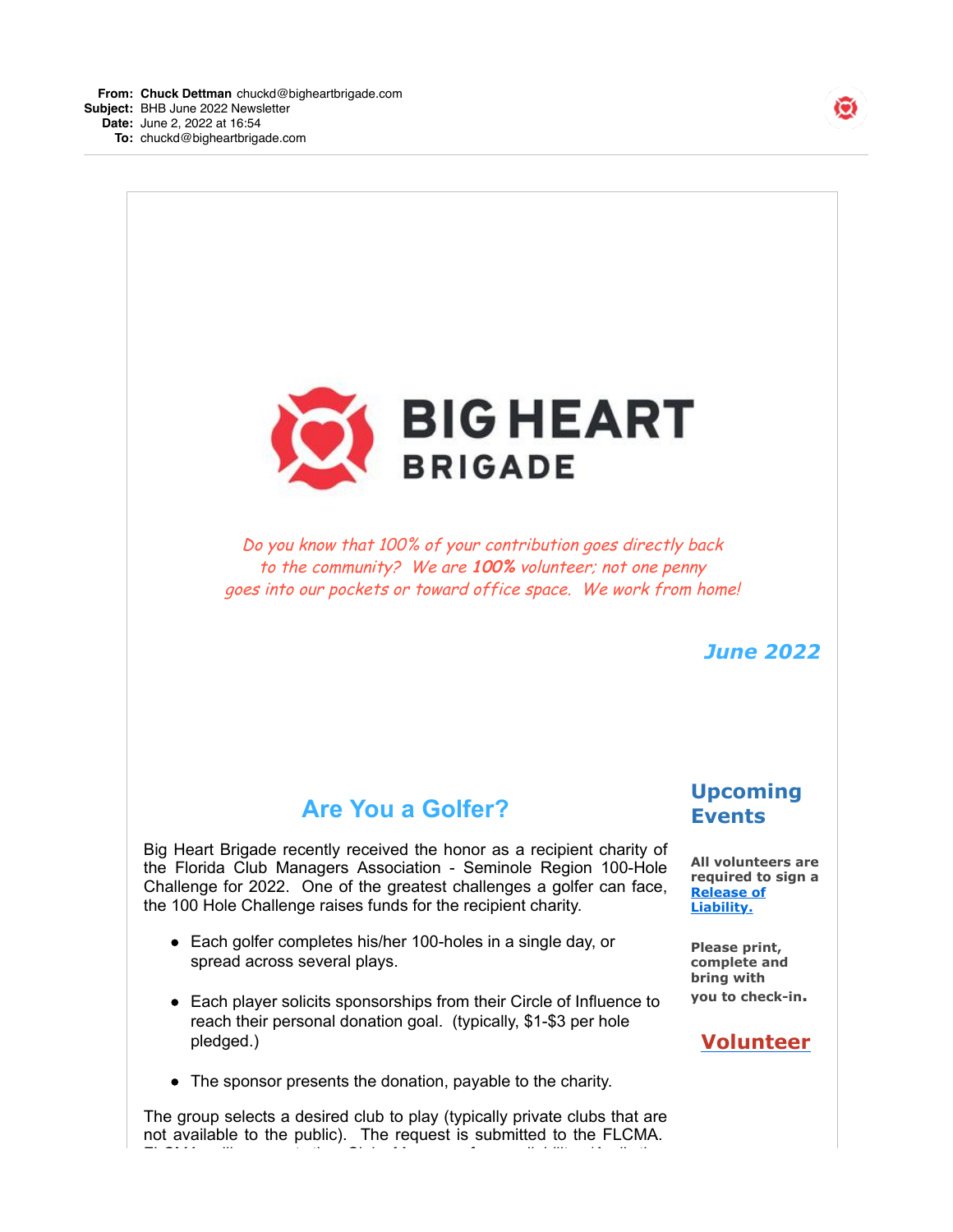FLCMA will request the Club Manager for availability (April thru October) for the play. The team plays on the designated day/time/course at no cost.

For additional information and guidance, please contact [corey@csmediaworks.com](mailto:corey@csmediaworks.com) or [W. Gary Collins](mailto:gcollins98@att.net?subject=100-hole%20question)

> **(Details to follow)**

**June 05, 2022 June 26, 2022 August 21, 2022 September 18, 2022 October 9, 2022 (Dates subject to change)**

W. Gary Collins, CCM, CCE, CAM Partner, Master Club Advisors Vice- chairman, Seminole Region Charity Committee [gcollins98@att.net](mailto:gcollins98@att.net) 561-261-3554 [http://www.MasterClubAdvisors.com](http://www.masterclubadvisors.com/)

## **Help BHB raise funds to support our local Veterans and First-responders**

Made with PosterMyWall.com

[Click here for Reservations](https://checkout.square.site/buy/VZED72IG7PNODOUSI2IBBVMI)